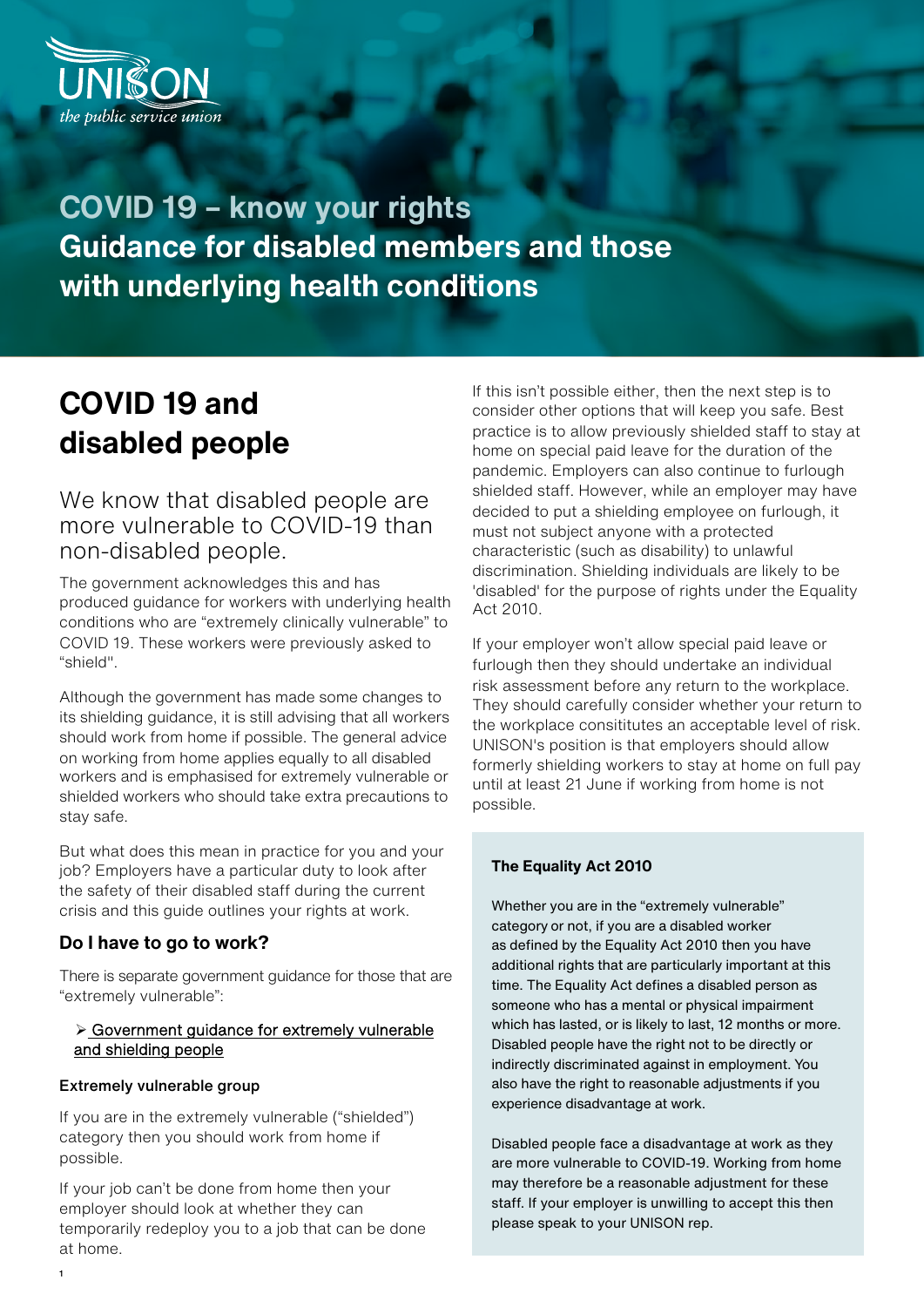# What if I'm disabled but not in the "extremely vulnerable" group?

The government advice is still that all workers should work from home if possible. If this is not possible then your employer should go through the same steps in assessing how they can help keep you safe as they would with an extremely vulnerable or "shielded" worker. They should start with checking if you can be re-deployed so you can work from home and if this isn't possible they should look at special paid leave or furlough. UNISON believes this should be on full pay and the employer must be careful not to make decisions that might be discriminatory.

Refusal of home working or redeployment for a disabled person, or for example a pregnant person, may amount to unlawful discrimination under the Equality Act.

In recognition of the unprecedented scale of the COVID-19 pandemic, employers should discount any COVID-19 absence from triggers for action specified in any attendance management, disciplinary, redundancy or capability policy. This includes if a member is diagnosed as having "Long COVID". Contact your UNISON rep if your employer is treating you unfairly due to COVID related sickness absence.

#### ▶ [Guidance from NHS England on Long COVID](https://www.england.nhs.uk/coronavirus/post-covid-syndrome-long-covid/) is available here.

# **What if I have to go to work?**

If you are an extremely vulnerable or "shielded" worker then UNISON believes you should not be going to work. Contact your UNISON steward if your employer is asking you to return to work before you feel safe.

If you are disabled and your employer has gone through all of the steps above but still says you need to come to work, then they need to do an individual risk assessment of the risks you face as a vulnerable or disabled worker.

# **Risk assessments**

All employers must do an overall risk assessment of the workplace but they should do an individual risk assessment for each vulnerable or disabled staff member. The risk assessment should cover the following:

- do you come into contact with other people at work?
- does your job allow you to maintain two meters social distance from colleagues and members of the public? Note that this is current guidance, but that this distancing requirement may change.

• Do you have any reasonable adjustments that need to be taken into account? It is also best practice to include how you travel to work.

# **Acting on the risk assessment**

The employer must then look at how to remove or reduce the risks that have been identified. This could include some or most of the following:

- organising your workload to allow you to work from home as much as possible
- redeploying you to the safest available on-site role, enabling you to stay two metres away from others
- reducing your shift lengths so you have less interaction with other people
- providing you with additional personal protective equipment (PPE)
- staggering your start time so you travel when public transport is less busy.

If you have to spend time within two metres of others, your employer should carefully assess whether this involves an acceptable level of risk.

# **What if I need PPE?**

You may need to wear PPE. This depends on what you do, where, and with who you work. You are more likely to require PPE if you are providing direct care to service users, or cleaning premises contaminated by COVID-19. However there may be other circumstances especially if you are have an underlying health condition or are disabled or when social distancing and other measures are not possible.Most PPE is made for non-disabled people. It may also not distinguish physical differences due to sex. If you feel an item of PPE does not fit you properly or cannot be used as it was intended then please raise this with your local UNISON rep as it may be something that contravenes the Equality Act 2010.

# **What if I'm also vulnerable to COVID-19 for other reasons?**

It's become clear that Black, Asian or Minority Ethnic (described here as "Black") people are more vulnerable to COVID-19 than white people. Men are also more vulnerable than women and the risk increases the older people are, and the larger their BMI. Where you live, the number of people in your household and deprivation are also factors that will affect your risk.